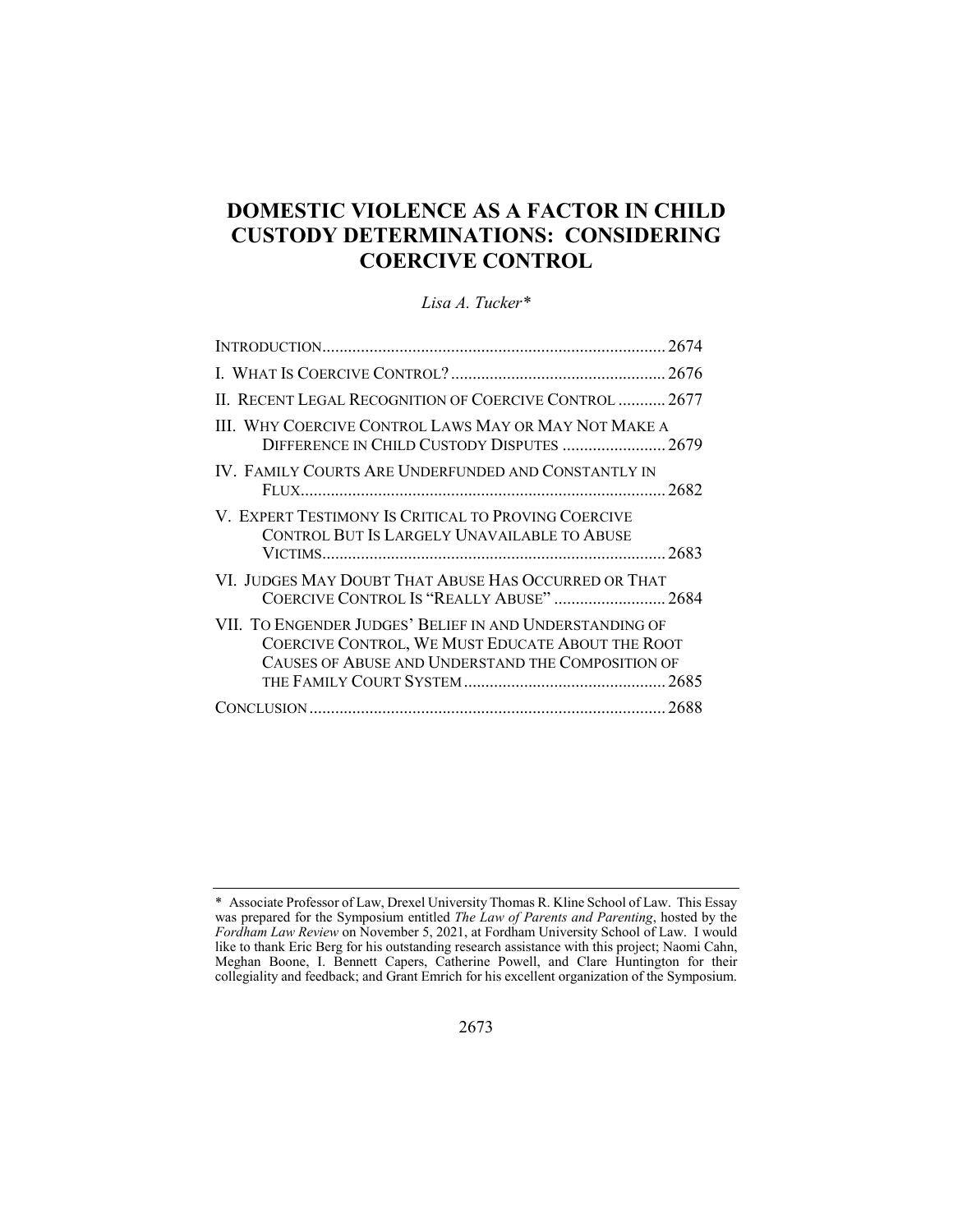#### **INTRODUCTION**

Many states<sup>1</sup> have begun formally to recognize coercive control<sup>2</sup> as a form of domestic violence in several contexts: criminal domestic violence cases,3 civil motions for protection from abuse,4 and child removal proceedings.5 This Essay argues, however, that while new laws recognizing coercive control may be noble and well-meaning, they are unlikely to increase support for mothers who have been victims of coercive control abuse and now seek custody of their children. In fact, this Essay argues, the codification of these laws may do more harm than good; by taking power away from men—and coercive control is practiced almost exclusively by men<sup>6</sup>—and giving it to women in the form of an additional tool in the fight-for-custody toolbox, men may retaliate against victims in even more threatening ways.

Given the tendency of the court system to lag behind social constructs and understandings, however, family courts are just beginning officially to consider coercive control as domestic violence in custody determinations.7 Although the perception is outdated, "domestic violence" to many laypeople equates to physical abuse. For at least three decades,<sup>8</sup> however, experts have

*Domestic Violence*, U.S. DEP'T OF JUST., https://web.archive.org/web/20180409111243/ https:/www.justice.gov/ovw/domestic-violence. As of January 2022, the Biden administration has not changed the definition established in 2019.

2*. See generally* EVAN STARK, COERCIVE CONTROL: HOW MEN ENTRAP WOMEN IN PERSONAL LIFE (2007).

3*. See, e.g.*, Rampony v. Rizzo, No. B299147, 2020 WL 5105814, at \*6 (Cal. Ct. App. Aug. 31, 2020); People v. Byrd, 51 A.D.3d 267, 271 (N.Y. App. Div. 2008).

4*. See, e.g.*, G.I. v. J.S., No. CK16-03072, 2017 WL 4792366, at \*5 (Del. Fam. Ct. May 18, 2017) ("[Father] committed abuse because the evidence indicates [father] injured [mother] and engaged in course of alarming and distressing conduct that caused [mother] considerable emotional distress."); C.C. v. I.C., No. A-0771-19, 2021 WL 978521, at \*6 (N.J. Super. Ct. App. Div. Mar. 16, 2021). *But cf. In re* Marriage of L.R. & K.A., 281 Cal. Rptr. 3d 706, 725 (Ct. App. 2021) (noting statutory requirement for "objective unreasonableness" in the conduct alleged to be coercive control).

5*. See, e.g.*, *In re* Omar I., 231 A.3d 1196, 1203 (Conn. App. 2020); *In re* Joseph L., 939 A.2d 16, 24 (Conn. App. Ct. 2008); N.J. Div. of Youth & Fam. Servs. v. I.H.C., 2 A.3d 1138, 1157 (N.J. Super. Ct. App. Div. 2010).

6*. See generally* STARK, *supra* note 2.

7*. See infra* notes 48–58.

8*. See, e.g.*, Olivia A. Hess, *Ready to Bridge the Disconnect: Implementing England and Wales' Coercive Control Model for Criminalizing Domestic Abuse in the United States*, 30 IND. INT'L & COMP. L. REV. 383, 393 (2020).

<sup>1.</sup> Interestingly, without any announcement, the Trump administration changed the federal definition of domestic violence in April 2019 to include only "felony or misdemeanor crimes of violence." *Domestic Violence*, U.S. DEP'T OF JUST., https://www.justice.gov/ ovw/domestic-violence [https://perma.cc/DB4X-DPLA] (last visited Apr. 2, 2022). Under the Obama administration, domestic violence was defined as

a pattern of abusive behavior in any relationship that is used by one partner to gain or maintain power and control over another intimate partner. Domestic violence can be physical, sexual, emotional, economic, or psychological actions or threats of actions that influence another person. This includes any behaviors that intimidate, manipulate, humiliate, isolate, frighten, terrorize, coerce, threaten, blame, hurt, injure, or wound someone.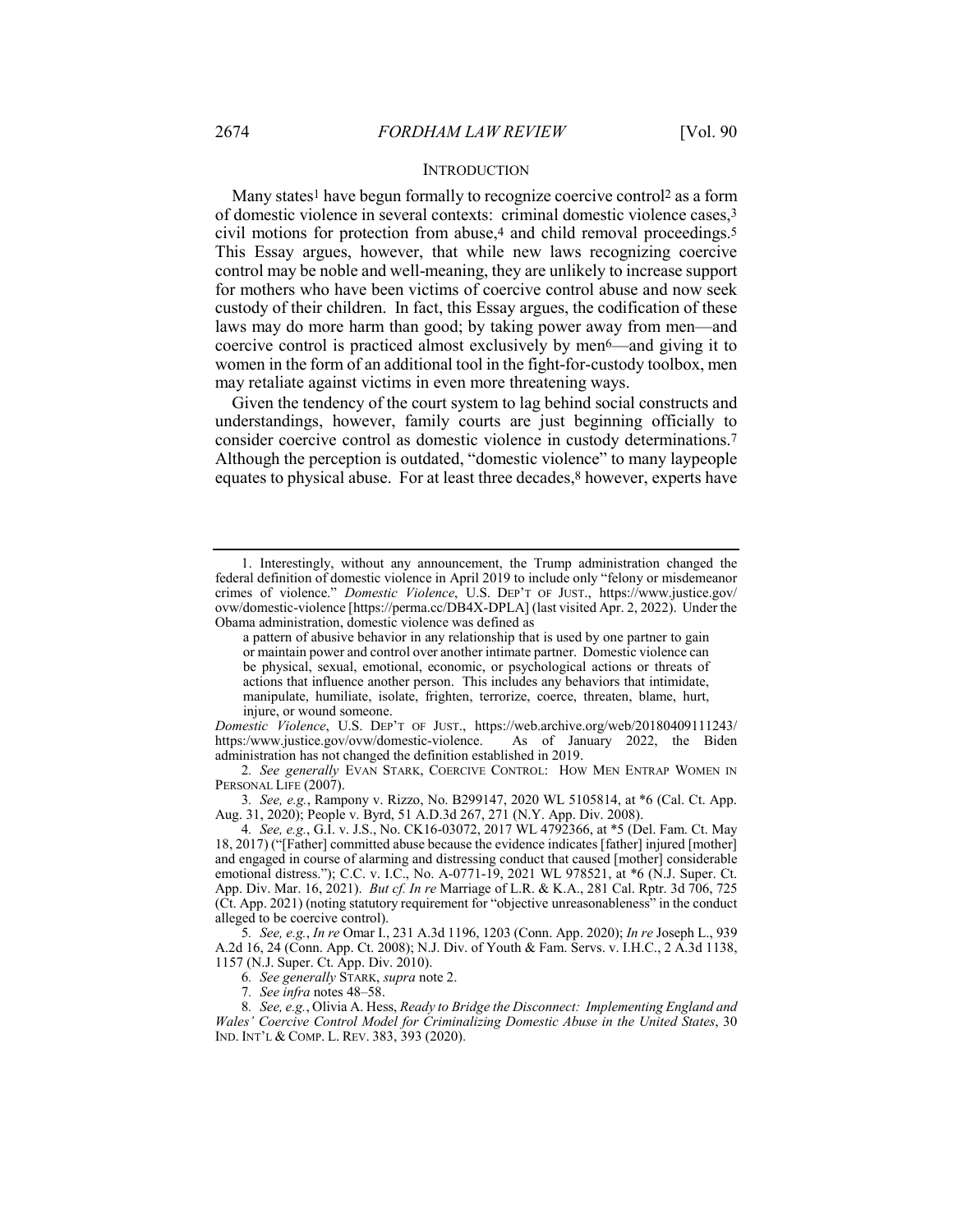understood that domestic violence takes many forms, including emotional,9 psychological,10 and financial abuse.11 Coercive control, which encompasses all of these types of domestic violence, has been recognized as a concomitant form of abuse that usually accompanies the other, more concrete forms.12

For the purposes of this Symposium, the codification of coercive control is most relevant in the context of child custody disputes that often arise in high-conflict divorce situations. Factors that courts use to determine child custody arrangements differ from state to state; most states establish these factors through statutory schemes but leave the weighing of the factors to the discretion of family court judges. While in many states no one factor is dispositive, many state statutes establish a rebuttable presumption<sup>13</sup> against awarding perpetrators of domestic violence14 custody of minor children. Others require a judge to consider domestic violence as a factor in deciding child custody disputes.15 That violence may be perpetrated by a parent against a parent or by a parent against a child; the underlying policy consideration is that, in considering the best interests of the child, safety and security are baseline and fundamental concerns.<sup>16</sup>

11*. See, e.g.*, April M. Zeoli et al., *Post-Separation Abuse of Women and Their Children: Boundary-Setting and Family Court Utilization Among Victimized Mothers*, 28 J. FAM. VIOLENCE 547, 554 (2013).

12*. See, e.g.*, Lesley Laing, *Secondary Victimization: Domestic Violence Survivors Navigating the Family Law System*, 23 VIOLENCE AGAINST WOMEN 1314, 1315 (2017).

13*. See infra* note 48.

14. This term is defined quite differently in different jurisdictions. For example, in Florida, a person is only a perpetrator of domestic violence if the person has been convicted of the crime. FLA. STAT. ANN.  $\S 61.13(2)(c)(2)$  (West 2022) ("The court shall order that the parental responsibility for a minor child be shared by both parents unless the court finds that shared parental responsibility would be detrimental to the child. The following evidence [inter alia] creates a rebuttable presumption of detriment to the child: A parent has been convicted of a misdemeanor of the first degree or higher involving domestic violence . . . ."). Other states merely require proof of domestic violence by a preponderance of the evidence or clear and convincing evidence. *See infra* note 55 and accompanying text. Some states require that the victim prove a "pattern" of abuse. *See, e.g.*, ARK. CODE ANN. § 9-13-101 (2022); TEX. FAM. CODE ANN. § 153.004 (West 2022); WIS. STAT. § 767.41 (2022). Idaho requires that the abuser be a "habitual perpetrator." IDAHO CODE ANN. § 32-717B (West 2022).

15*. See infra* notes 48.

16*. See, e.g.*, ARIZ. REV. STAT. ANN. § 25-403.03(B) (2022) ("The court shall consider the safety and well-being of the child and of the victim of the act of domestic violence to be of primary importance."); ME. REV. STAT. ANN. tit. 19, § 1653(1)(B) (West 2022) ("[D]omestic abuse is a serious crime against the individual and society, producing an unhealthy and dangerous family environment, resulting in a pattern of escalating abuse, including violence . . . ."); NEB. REV. STAT. ANN. § 43-2921 (West 2022) ("[T]he safety and welfare of the child is paramount in the resolution of those conflicts."); 15 R.I. GEN. LAWS ANN.  $\S 15-5-16(G)(2)$  (West 2022) ("[T]he court shall consider as primary the safety and well-being of the child and of the parent who is the victim of domestic or family violence.").

<sup>9</sup>*. See, e.g.*, Michelle Bemiller, *When Battered Mothers Lose Custody: A Qualitative Study of Abuse at Home and in the Courts*, 5 J. CHILD CUSTODY 228, 229 (2008).

<sup>10</sup>*. See, e.g.*, Michelle L. Toews & Autumn M. Bermea, *"I Was Naive in Thinking, 'I Divorced This Man, He Is Out of My Life'": A Qualitative Exploration of Post-Separation Power and Control Tactics Experienced by Women*, 32 J. INTERPERSONAL VIOLENCE 2166, 2169 (2017).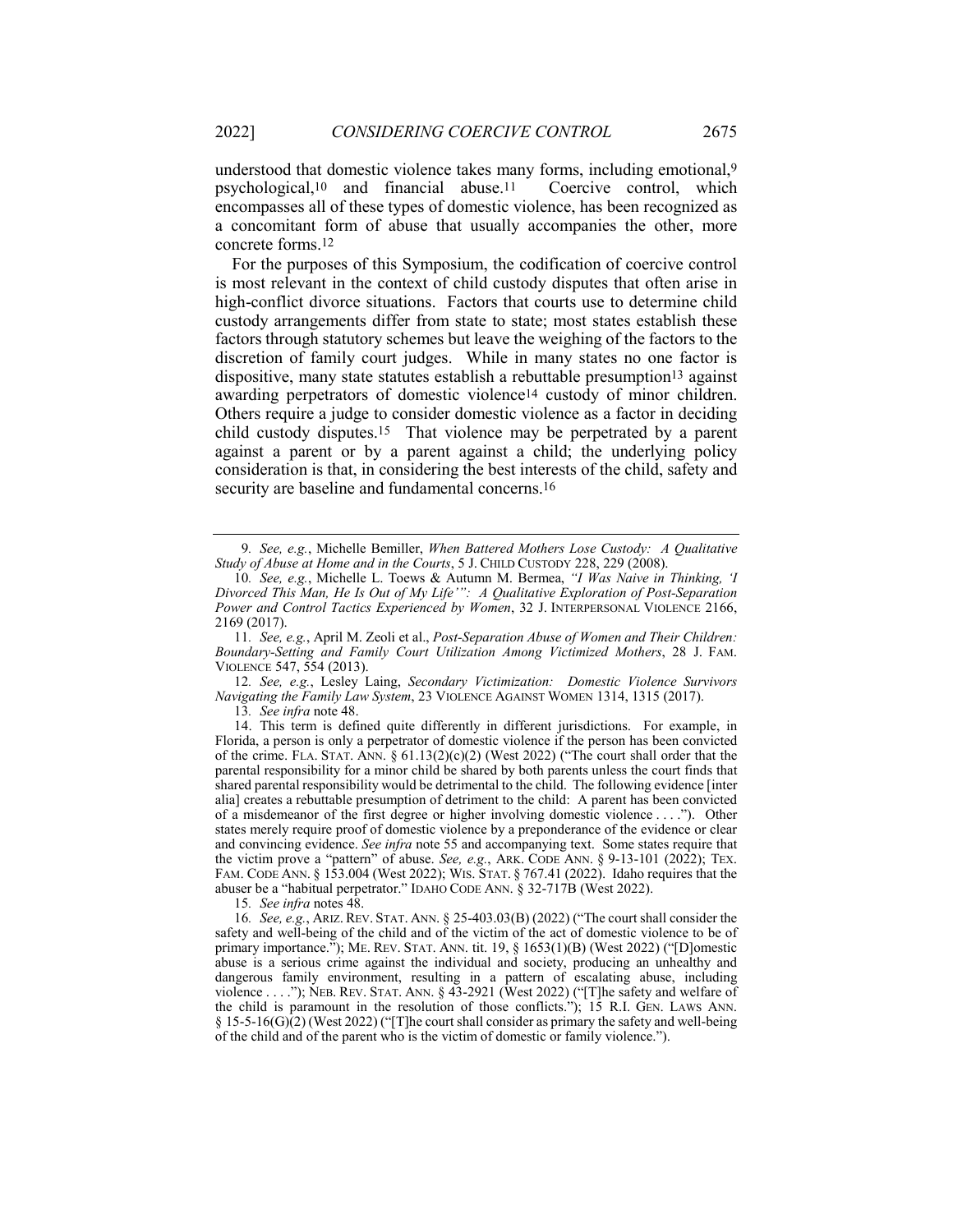Family courts, therefore, could play an important role in recognizing coercive control as a scientifically recognized form of domestic abuse and in taking steps to protect victims and their children through custody determinations. This Essay argues, however, that coercive control laws, while well-intentioned, progressive, and likely to serve an important expressive function,17 will almost certainly fail to help women who seek to obtain custody of their children, given the current political climate around accusations of domestic abuse. In fact, women who raise coercive control in custody cases may place themselves and their children in further jeopardy. At issue is how family courts might effectively recognize and analyze the coercive control behaviors of parents seeking custody in a way that is fair, objective, and grounded in social science. Given gender dynamics, the interplay between domestic violence and sustained litigation, and the heavy responsibility and complexity of the task of identifying coercive control, courts will undoubtedly encounter substantial difficulties in applying new domestic violence definitions to real families.

## I. WHAT IS COERCIVE CONTROL?

Coercive control, sometimes called "psychological abuse" or "emotional abuse," is universally recognized among experts in the field as a form of domestic violence.18 Evan Stark, the prevailing expert in the area of coercive control, explains, "Coercive control entails a malevolent course of conduct that subordinates women to an alien will by violating their physical integrity (domestic violence), denying them respect and autonomy (intimidation), depriving them of social connectedness (isolation), and appropriating or denying them access to the resources required for personhood and citizenship (control)."19 Indeed, because coercive control is "a factual description of conduct . . . not a term of art for which an objective legal definition exists,"20 courts usually rely on experts to help them recognize coercive control behaviors and patterns. One anti–domestic violence organization has stated:

Coercive control entails power and control over the victim through actions such as isolation, humiliation, intimidation, and domination. It does not relate to a single incident but is a purposeful pattern of behavior that takes place over a period of time in order to make the victim dependent on the abuser. An abuser may exert coercive control by isolating the victim from family or friends, hiding family assets, restricting access to money or providing an "allowance", damaging the victim's property, or threatening

20*. In re* Omar I., 231 A.3d 1196, 1244 (Conn. App. 2020).

<sup>17</sup>*. See* Deborah Tuerkheimer, *Renewing the Call to Criminalize Domestic Violence: An Assessment Three Years Later*, 75 GEO. WASH. L. REV. 613, 621 (2007) (arguing that criminalizing domestic violence has an important expressive purpose); *see also* Alafair S. Burke, *Domestic Violence as a Crime of Pattern and Intent: An Alternative Reconceptualization*, 75 GEO. WASH. L. REV. 552, 598 (2007) (arguing that "specialized domestic violence statute[s] [possess] expressive importance [in communicating] . . . the message that domestic violence is a pattern of conduct defined by the intent to gain power and control").

<sup>18</sup>*. See, e.g.*, STARK, *supra* note 2, at 5–6; Linn v. State, 929 N.W.2d 717 (Iowa 2019).

<sup>19.</sup> STARK, *supra* note 2, at 15.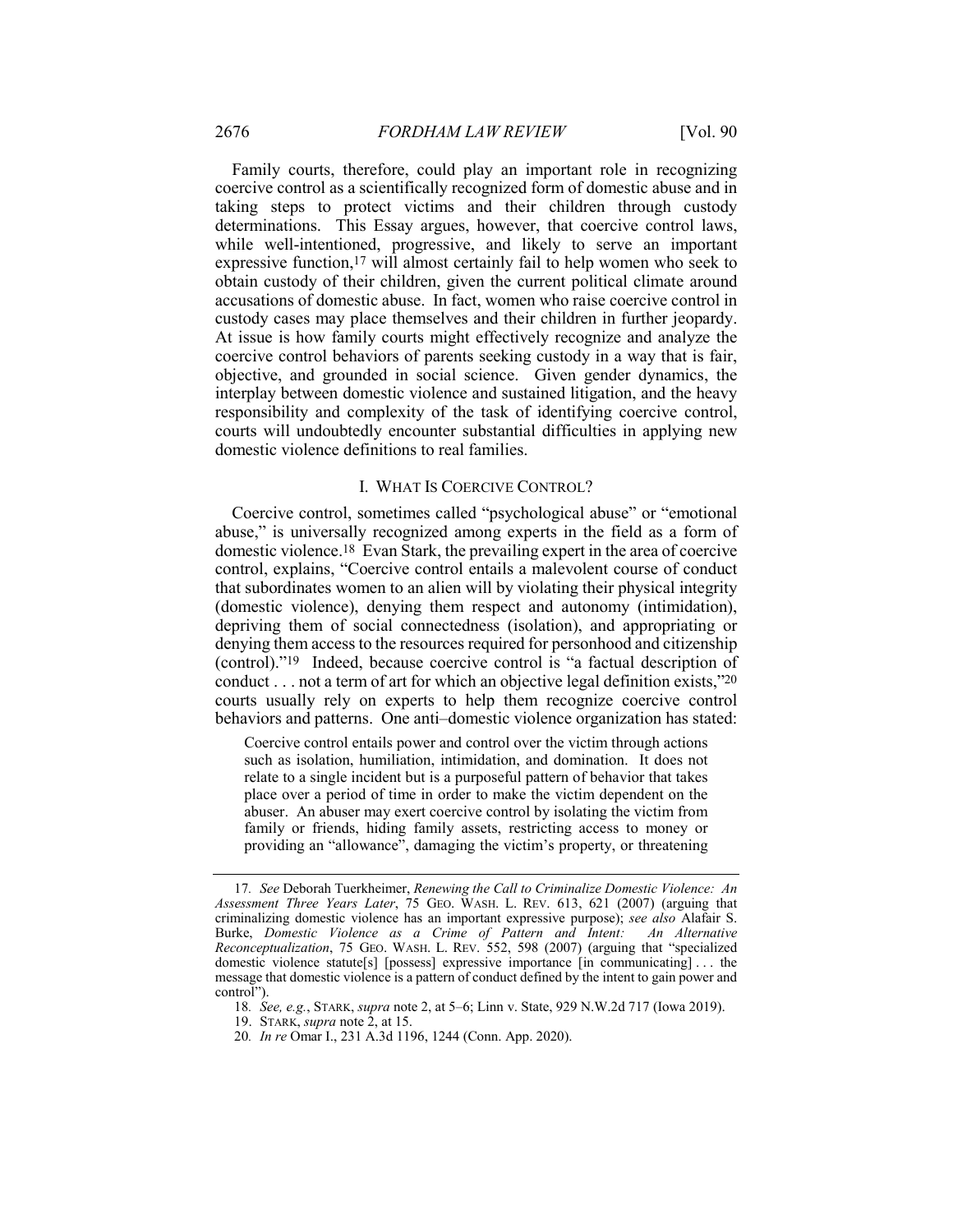to harm the victim's children or pets. These are all acts of coercive control that leave victims scared and trapped and are the very behaviors from which our laws must be designed to protect.21

Importantly, because coercive control is a pattern of behavior rising to the level of abuse, it is not just "nagging";22 rather, as one court put it, "coercive control is based upon a 'systematic, repetitive infliction of psychological trauma' designed to 'instill terror and helplessness.'"23 Moreover, even though

many parts of a pattern of coercive control don't always arise to the level of arrestable offense, but could be part of terrorizing somebody, making them scared . . . a lack of recent arrests does not mean there is no coercive control. "It's a common mistake for people to assume that if there's no evident physical violence that somebody isn't able to . . . terrorize and control somebody."24

As one court quoted an expert, "[the domestic violence] isn't necessarily physical but may be more dangerous because it's emotional and much harder to detect."25

Complicating the application of any accepted definition of coercive control is the tendency of both abusers and their victims to minimize the toxic, abusive relationship dynamic. Perpetrators of coercive control typically argue that they are not abusers if they do not inflict physical harm;26 moreover, because one component of coercive control is the intentional diminishing of self-worth, victims may not recognize themselves as victims absent physical abuse.27

#### II. RECENT LEGAL RECOGNITION OF COERCIVE CONTROL

Although the perpetrators and victims may not recognize nonphysical abuse as a form of abuse, over the past decade, multiple countries—including

<sup>21.</sup> Press Release, Connecticut Coal. Against Domestic Violence, New Connecticut Restraining Order Law Goes into Effect 10/1 (Sept. 29, 2021), http://www.ctcadv.org/ files/2116/3291/9013/RELEASE\_PA21-78\_ROeffective9.29.21.pdf [https://perma.cc/4ZEL-VEFT].

<sup>22</sup>*. See generally* Margaret E. Johnson, *Redefining Harm, Reimagining Remedies, and Reclaiming Domestic Violence Law*, 42 U.C. DAVIS L. REV. 1107 (2009).

<sup>23.</sup> G.I. v. J.S., No. CK16-03072, 2017 WL 4792366, at \*5 (Del. Fam. Ct. May 18, 2017). 24*. In re* Joseph L., No. L15CP04007932A, 2006 WL 3008476, at \*22 (Conn. Super. Ct. Sept. 15, 2006).

<sup>25.</sup> *G.I.*, 2017 WL 4792366, at \*4 (alteration in original).

<sup>26</sup>*. See, e.g.*, Floretta Boonzaier & Cheryl de la Rey, *Woman Abuse: The Construction of Gender in Women and Men's Narratives of Violence*, 34 S. AFR.J. PSYCHOLOGY 443, 449, 451 (2004); Emma Williamson, *Living in the World of the Domestic Violence Perpetrator: Negotiating the Unreality of Coercive Control*, 16 VIOLENCE AGAINST WOMEN 1412, 1418 (2010).

<sup>27</sup>*. See, e.g.*, Williamson, *supra* note 26, at 1415; Bonnie S. Fisher et al., *Abuses Against Older Women: Prevalence and Health Effects*, 26 J. INTERPERSONAL VIOLENCE 254, 264 (2011).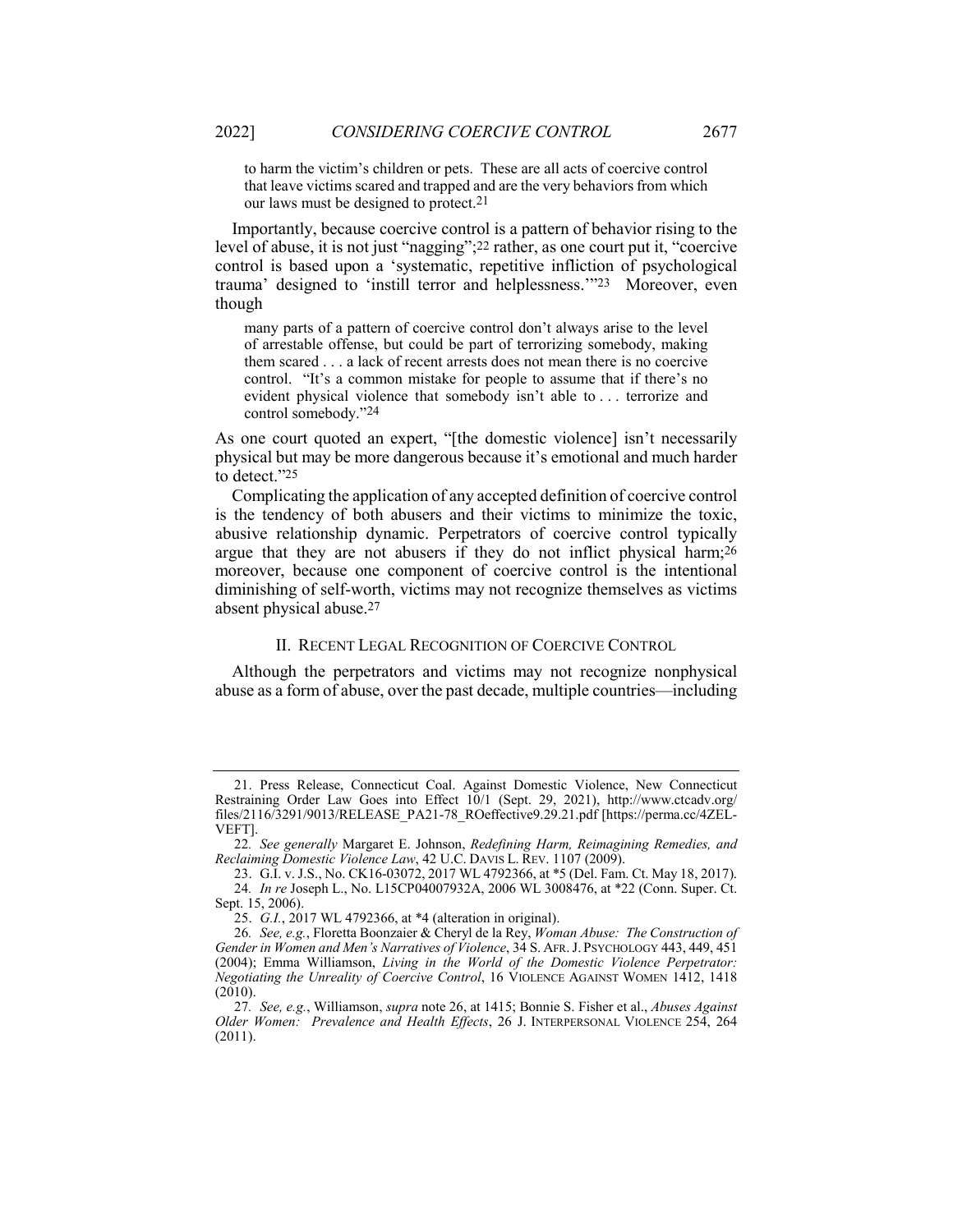Australia,28 Canada,29 France,30 Ireland,31 Scotland,32 the United Kingdom,33 and Wales34—have paid attention to the experts and enacted laws expanding the definition of domestic violence to include coercive control. The United States has been slower to follow suit, but several states have recently joined the trend of legally recognizing nonphysical forms of abuse. Most recently, Arkansas,35 California,36 Connecticut,37 Hawaii,38 and Mississippi39 have added coercive control to their statutory definitions of domestic violence, and Illinois,40 Maryland,41 Massachusetts,42 Oklahoma,43

29. Domestic Violence Protection Act, S.O. 2000, c 33 (Can. Ont.), https://www.ontario.ca/laws/statute/s00033 [https://perma.cc/CE42-UUE5].

31*. See* Domestic Violence Act 2018 (Act No. 6/2018) (Ir.), https://www.irishstatutebook.ie/eli/2018/act/6/section/39/enacted/en/html [https://perma.cc/ G6J5-3E6S].

32*. See* Domestic Abuse Act 2018, c. 5 (Scotland), https://www.legislation.gov.uk/asp/ 2018/5/contents [https://perma.cc/G46X-U2AX].

33*. See* Serious Crime Act 2015, c. 9, § 76 (UK), https://www.legislation.gov.uk/ukpga/ 2015/9/part/5/crossheading/domestic-abuse#text%3D%22domestic%20abuse%22 [https://perma.cc/Z6XH-8FSH] (defining "domestic abuse").

34*. See* Violence Against Women, Domestic Abuse and Sexual Violence (Wales) Act 2015, c. 3 § 24(1) (UK), https://www.legislation.gov.uk/anaw/2015/3/contents [https:// perma.cc/5566-RC92].

35. ARK. CODE ANN. § 9-15-219(b) (2022) (defining coercive control, called "course of control" in the final law, and adding such control to the reasons a court could grant a protection order ex parte).

36. CAL. FAM. CODE § 6320(a) (West 2022) (adding coercive control, defined as "disturbing the peace of the other party," as evidence of domestic violence in family court).

37. CONN. GEN. STAT. ANN. § 46b-1(b) (West 2022) (adding coercive control to definition of domestic violence).

38. HAW. REV. STAT. ANN. § 586-1 (West 2022) ("'Domestic abuse' means: [p]hysical harm, bodily injury, assault, or the threat of imminent physical harm, bodily injury, or assault, extreme psychological abuse, coercive control, or malicious property damage between family or household members . . . .").

39. MISS. CODE. ANN. § 93-21-125(1)(c) (2022) ("The term 'domestic violence' . . . includes any pattern of behavior or coercive control resulting in physical, emotional or psychological harm to a victim . . . .").

40*. See* H.B. 3292, 102d Gen. Assemb., Reg. Sess. (Ill. 2021) (proposing to add "coercive control" to meaning of abuse in domestic violence cases).

41*. See* S.B. 775, 102d Gen. Assemb. (Md. 2021) (proposing to create a rebuttable presumption that it is not in the best interests of the child for a court to give sole or joint legal or physical custody to a party who has committed abuse against certain people and defining "primary aggressor," in part, as looking at the history of domestic violence between the parties and whether one party has exhibited coercive control toward the other party).

42*. See* MASS. GEN. LAWS ch. 12, § 33(7) (2022) (noting that district attorneys, police officers, and court personnel must be trained at least once biannually on domestic violence, including "the dynamics of coercive controlling behavior that increases dangerousness even when such patterns of behavior are not themselves violent"); H.B. 1643, 192d Gen. Ct. (Mass. 2021) (seeking to improve protections relative to domestic violence and adding coercive control to the definition); S.B. 1112, 192d Gen. Ct. (Mass. 2021).

43*. See* OKLA. STAT. ANN. tit. 43, § 109(I) (West 2022) (noting the rebuttable presumption that "sole custody, joint legal or physical custody, or any shared parenting plan with the perpetrator of domestic violence, harassing or stalking behavior is detrimental and not in the

<sup>28</sup>*. See Family Violence Act 2004* (Tas.) pt 2, s 9(1) (Austl.), https://www.legislation.tas.gov.au/view/html/inforce/current/act-2004-067#GS9@EN [https://perma.cc/YJ43-5W9Y] (Tasmania only).

<sup>30</sup>*. See* Code pénal [C. pén.] [Penal Code] art. 222-33-2-1 (Fr.).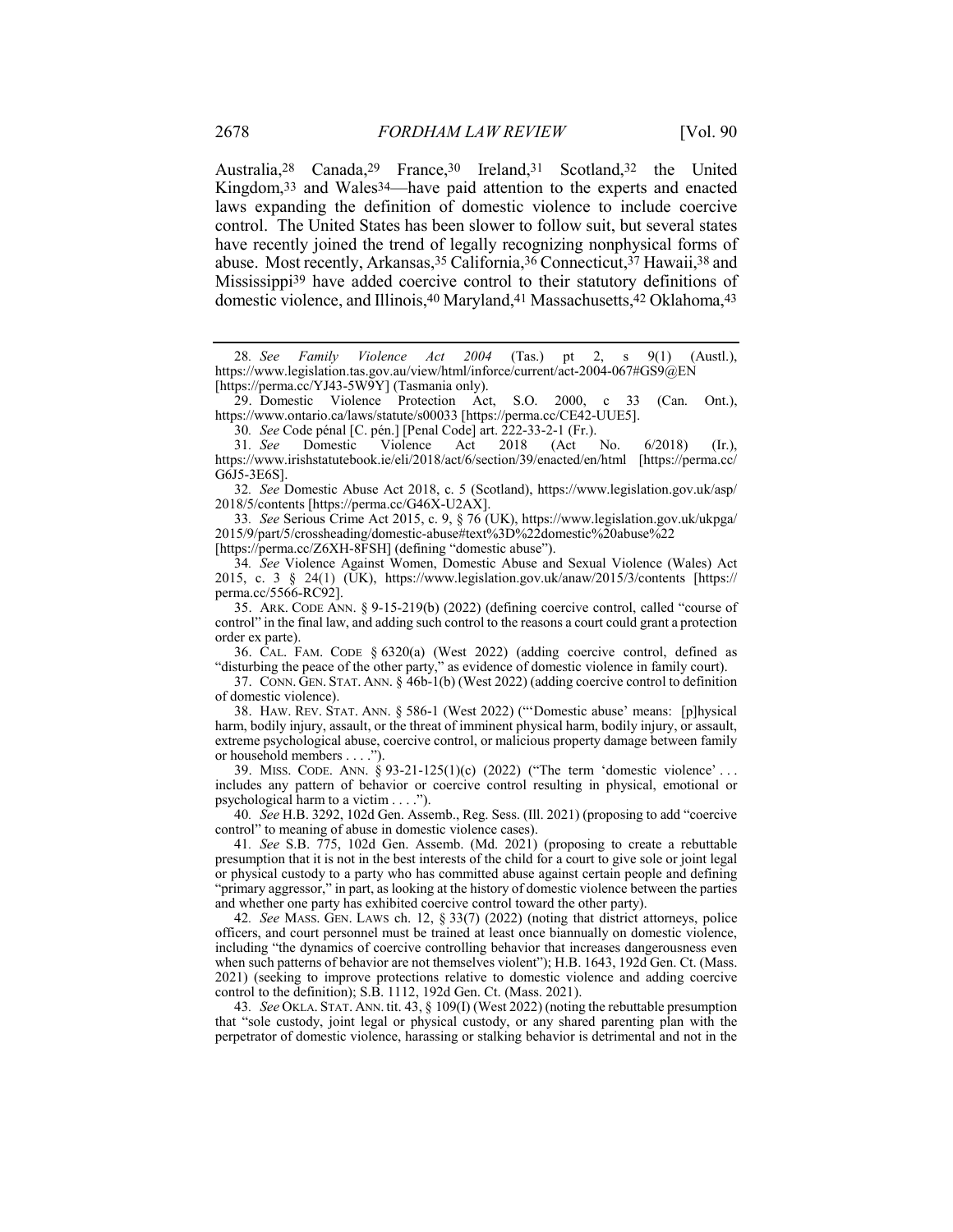Oregon,44 South Carolina,45 Tennessee,46 and Washington47 have attempted to do so.

#### III. WHY COERCIVE CONTROL LAWS MAY OR MAY NOT MAKE A DIFFERENCE IN CHILD CUSTODY DISPUTES

In the family law context, the national trend toward defining coercive control as a component of domestic violence is an important one because all fifty states and Washington, D.C., statutorily require family court judges to consider past or existing domestic violence in making child custody determinations. A minority of states create a rebuttable presumption that judges may not award joint custody in families in which domestic violence has occurred.<sup>48</sup> The majority of states, however, require judges to consider domestic violence as a factor in their custody determinations,49 while a few

45. H.B. 5271, 123d Gen. Assemb., Reg. Sess. (S.C. 2020) (seeking to create an offense of coercive control under domestic violence crimes).

46. H.B. 1320, 107th Gen. Assemb., Reg. Sess. (Tenn. 2011) (seeking to modify the definition of "family violence" to include "sexual, economic or emotional abuse, stalking, or other forms of coercive control"); S.B. 1230, 107th Gen. Assemb., Reg. Sess. (Tenn. 2011).

47. H.B. 1320, 67th Leg., Reg. Sess. (Wash. 2021) (seeking to add coercive control to definition of domestic violence and into crimes included in harassment); S.B. 5297, 67th Leg., Reg. Sess. (Wash. 2021).

48*. See, e.g.*, ALA. CODE § 30-3-131 (2022) ("In every proceeding where there is at issue a dispute as to the custody of a child, a determination by the court that domestic or family violence has occurred raises a rebuttable presumption by the court that it is detrimental to the child and not in the best interest of the child to be placed in sole custody, joint legal custody, or joint physical custody with the perpetrator of domestic or family violence."); CAL. FAM. CODE § 3044(a) (West 2022) ("[T]here is a rebuttable presumption that an award of sole or joint physical or legal custody of a child to a person who has perpetrated domestic violence [within the last five years] is detrimental to the best interest of the child . . . ."); IDAHO CODE ANN. § 32-717B(5) (West 2022) ("There shall be a presumption that joint custody is not in the best interests of a minor child if one (1) of the parents is found by the court to be a habitual perpetrator of domestic violence [requiring 'physical injury, sexual abuse or forced imprisonment or threat thereof' as per IDAHO CODE ANN. § 39-6303(1)] . . . ."). Many other states have similar statutory provisions.

49. One state uses "must" language in requiring family courts to consider domestic violence as a factor in child custody determinations. *See* N.Y. DOM. REL. LAW § 240(1)(a) (McKinney 2022) ("Where either party to an action concerning custody of or a right to visitation with a child alleges . . . that the other party has committed an act of domestic violence . . . the court must consider the effect of such domestic violence upon the best interests of the child . . . ."). Michigan's statute states that "'best interests of the child' means the sum total of the following factors to be considered, evaluated, and determined by the court . . . [, including] [d]omestic violence, regardless of whether the violence was directed against or witnessed by the child." MICH. COMP. LAWS ANN.  $\S$  722.23(3)(k) (West 2022). But this language has been interpreted in a long line of cases to mean that "[t]he trial court must consider and explicitly state its findings and conclusions with regard to each factor." Thompson v. Thompson, 683 N.W.2d 250, 253 (Mich. Ct. App. 2004). All other mandatory

best interest of the child, and it is in the best interest of the child to reside with the parent who is not a perpetrator of domestic violence, harassing or stalking behavior"); *id.* §  $\hat{109(I)(2)(a)}$ (stating "domestic violence" means, [inter alia], . . . the intentional infliction of emotional distress . . . including coercive control by a parent involving physical, sexual, psychological, emotional, economic or financial abuse").

<sup>44.</sup> H.B. 3186, 81st Leg. Assemb., Reg. Sess. (Or. 2021) (seeking to modify the Family Abuse Prevention Act to include coercive control, add definitions of "coercive control," and add coercive control to meaning of abuse).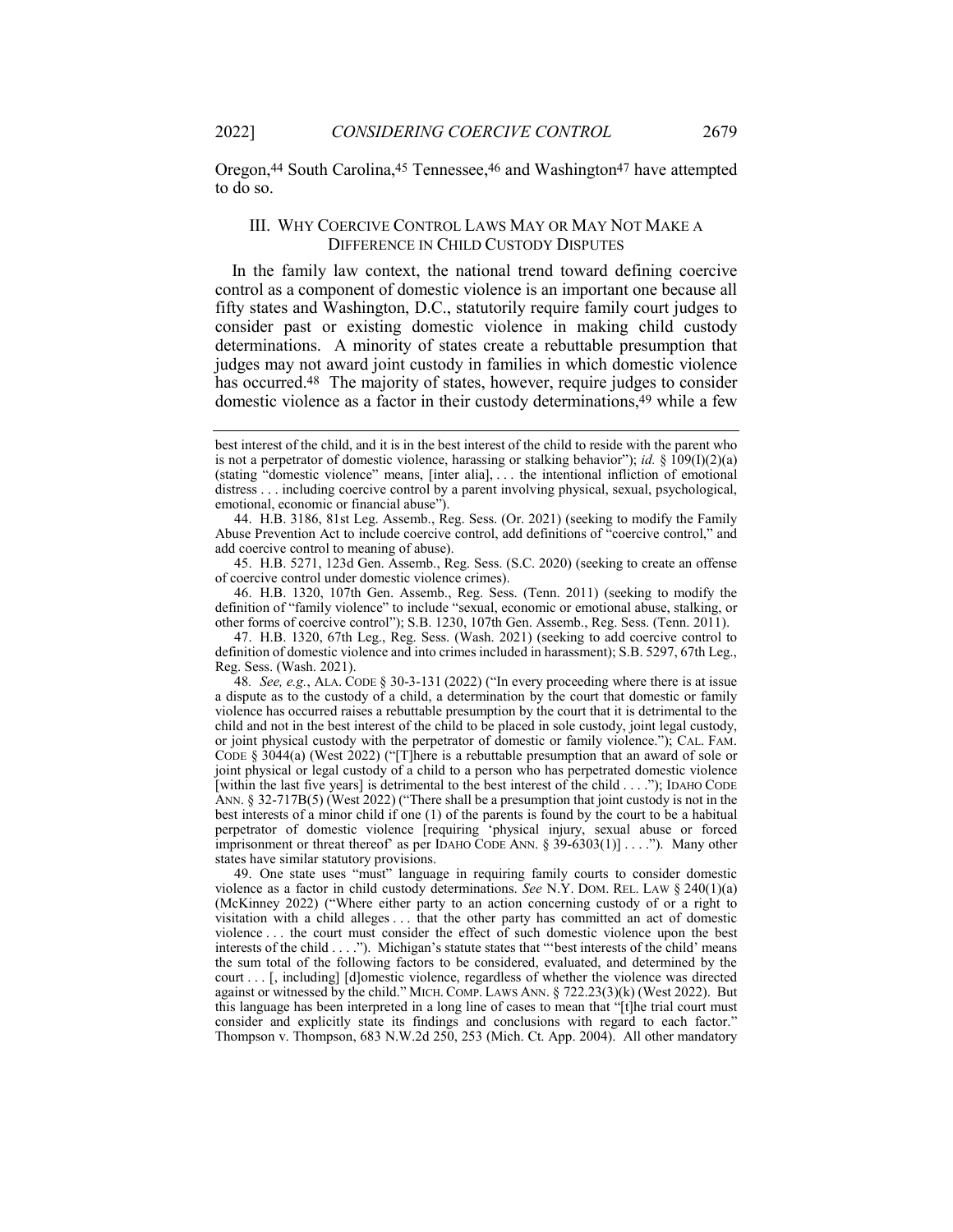allow family court judges to exercise discretion in deciding whether to consider domestic violence as a factor.50

Moreover, this trend toward a more complete understanding of domestic violence and our evolving willingness to credit women's accounts of nonphysical abuse51 is critical to a broader, more mainstream view of the harms of psychological abuse. As it has in many other areas of American life, the law can play an important role in changing attitudes and behaviors.<sup>52</sup> First, legally prohibiting or requiring behaviors can eventually lead to substantial transformation in societal belief systems.53 Second, changing the

50. A small minority of states grant discretion to family courts in deciding whether to consider domestic violence as a factor in child custody determinations. *See* CONN. GEN. STAT.  $§$  46b-56(c)(15) (2022) (stating courts "may consider ... the effect on the child of the actions of an abuser, if any domestic violence . . . has occurred between the parents or between a parent and another individual or the child"); GA. CODE ANN.  $\S$  19-9-3(a)(3)(P) (2022) (noting that judges "may consider any relevant factor including, but not limited to: . . . [a]ny evidence of family violence or sexual, mental, or physical child abuse or criminal history of either parent"). Confusingly, Montana seems to combine standards*. See, e.g.*, MONT. CODE ANN. § 40-4-212(1)(f) (2022) ("The court shall consider all relevant parenting factors, which may include but are not limited to . . . physical abuse or threat of physical abuse by one parent against the other parent or the child."). In July 2022, Washington State will change its parenting plan statute to state: "The permanent parenting plan shall not require mutual decision-making or designation of a dispute resolution process other than court action if it is found that a parent has engaged in . . . (c) a history of acts of domestic violence . . . ." WASH. REV. CODE ANN. § 26.09.191(1) (West 2022) (effective July 1, 2022). The statute will further state that "[t]he parent's residential time with the child shall be limited if it is found that the parent has engaged in (iii) a history of acts of domestic violence . . . ." *Id.* § 26.09.191(2)(a) (effective July 1, 2022). The new code will define domestic violence as, inter alia, "unlawful harassment," "stalking of one intimate partner by another intimate partner," or "stalking of one family or household member by another family or household member." *Id.* § 7.105.010(8)(a)–(b) (effective July 1, 2022). West Virginia recently amended its code to state that "[i]f either of the parents so requests, or upon receipt of credible information thereof, the court shall determine whether a parent who would otherwise be allocated responsibility under a parenting plan [inter alia] . . . [h]as committed domestic violence . . . ." W. VA. CODE ANN. § 48-9-209(a) (West 2022). "If a parent is found to have engaged in any activity specified by subsection (a) of this section, the court shall impose limits that are reasonably calculated to protect the child or child's parent from harm." *Id.* § 48-9-209(b). "[T]he court may not allocate custodial responsibility or decision-making responsibility to that parent without making special written findings that the child and other parent can be adequately protected from harm . . . ." *Id.* § 48-9-209(c).

51. Deborah Epstein & Lisa A. Goodman, *Discounting Women: Doubting Domestic Violence Survivors' Credibility and Dismissing Their Experiences*, 167 U. PA. L. REV. 399, 402 (2019) (describing how the #MeToo movement has spawned awareness).

52*. See, e.g.*, Elizabeth S. Anderson & Richard H. Pildes, *Expressive Theories of Law: A General Restatement*, 148 U. PA. L. REV. 1503, 1531 (2000).

53*. See, e.g.*, Richard H. McAdams, *An Attitudinal Theory of Expressive Law*, 79 OR. L. REV. 339, 370 (2000) (describing a possible expressive effect of anti-smoking ordinances);

states use "shall" language. *See, e.g.*, IND. CODE ANN. § 31-17-2-8(7) (West 2022) ("[T]he court shall consider all relevant factors, including . . . [e]vidence of *a pattern* of domestic or family violence by either parent." (emphasis added)); KAN. STAT. ANN.  $\S$  23-3203(a)(9)(A)– (B) (West 2022) ("In determining the issue of legal custody, residency and parenting time of a child, the court shall consider all relevant factors, including, but not limited to . . . evidence of domestic abuse, including, but not limited to . . . [a] pattern or history of physically or emotionally abusive behavior or threat thereof used by one person to gain or maintain domination and control over an intimate partner or household member; or . . . an act of domestic violence, stalking or sexual assault . . . .").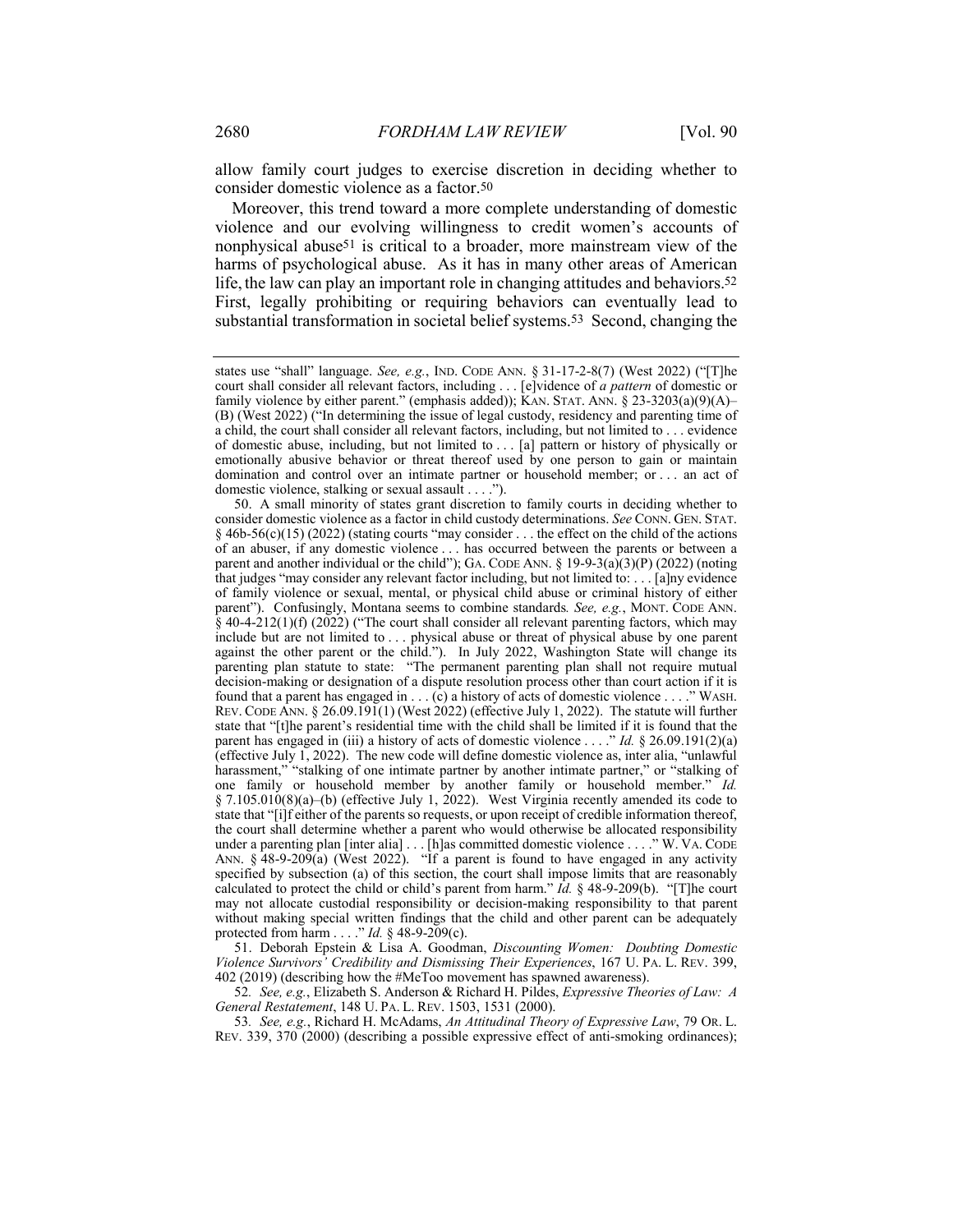legal definition of domestic abuse can arm women and advocates with a new tool in the custody toolbox, by allowing them to raise concerns that previously might have been classified as typical relationship conflict.54

But as important a development as codifying coercive control may be, merely changing the definition of abuse does not make the standard easy for courts to apply. This difficulty is particularly true in child custody disputes, in which the bedrock principle is considering the best interests of the child but where courts continue to consider the parents' interests in raising their children.55 The Connecticut Coalition Against Domestic Violence stated aspirationally in 2021: "By expanding the definition of family violence in Connecticut's restraining order statute to address coercive control, we'll be able to ensure court-ordered relief for the many non-physical tactics abusers use to gain and maintain control over their victims."56 While well-intentioned, statements such as this one are unlikely to bear out as anticipated, either with the issuance of more civil protective orders or with more victims of coercive control winning custody of their children.<sup>57</sup> Indeed, even in jurisdictions where coercive control has been part of the definition of domestic violence for some time, very few convictions have resulted.58

55. To prove domestic violence in family court, almost all states require a showing by a preponderance of the evidence. *See, e.g.*, COLO.REV. STAT. ANN. § 14-10-124(4) (West 2022); N.Y. DOM. REL. LAW § 240(1)(a) (McKinney 2022). Nevada requires a showing by clear and convincing evidence. *See* NEV. REV. STAT. ANN. § 125C.0035(5) (West 2022). Because Florida requires a conviction, its standard is ipso facto beyond a reasonable doubt. FLA. STAT. ANN. § 61.13(a) (West 2022).

56. Connecticut Coal. Against Domestic Violence, *supra* note 21.

57*. See, e.g.*, Marie Solis, *Do 'Coercive Control' Laws Really Help Abuse Victims?*, THE CUT (Feb. 2, 2021), https://www.thecut.com/2021/02/coercive-control-laws-domesticabuse.html [https://perma.cc/947G-QAED] (describing how coercive control law may merely "widen" the gaps in the system).

58*. See, e.g.*, Marilyn McMahon & Paul McGorrery, *Criminalising Emotional Abuse, Intimidation and Economic Abuse in the Context of Family Violence: The Tasmanian Experience*, 35 UNIV. TAS. L. REV. 1, 11 (2016) (noting no convictions of emotional abuse over the decade since the law was enacted unless the offense was accompanied by another domestic violence offense and noting only eight convictions when an emotional abuse offense was accompanied by another domestic violence offense); *Review of the Controlling or Coercive Behaviour Offence,* U.K. HOME OFF. (May 10, 2021), https://www.gov.uk/ government/publications/review-of-the-controlling-or-coercive-behaviour-offence/review-

of-the-controlling-or-coercive-behaviour-offence [https://perma.cc/ZM8B-HGV7] (stating that statistics on the number of convictions for "controlling or coercive behaviour (CCB)" alone were not available but that almost all convictions including CCB were accompanied by convictions for other forms of domestic abuse).

Maggie Wittlin, *Buckling Under Pressure: An Empirical Test of the Expressive Effects of Law*, 28 YALE J. ON REG. 419, 422 (2011) (describing the expressive effect of law requiring seatbelt use).

<sup>54.</sup> Erin Bajackson, *Best Interests of the Child—a Legislative Journey Still in Motion*, 25 J. AM. ACAD. MATRIM. L. 311, 336–37 (2013) (referring to "family squabbles"); L.M.F. v. J.A.F., Jr., 24 A.3d 849, 856 (N.J. Super. Ct. App. Div. 2011) (referring to "domestic contretemps").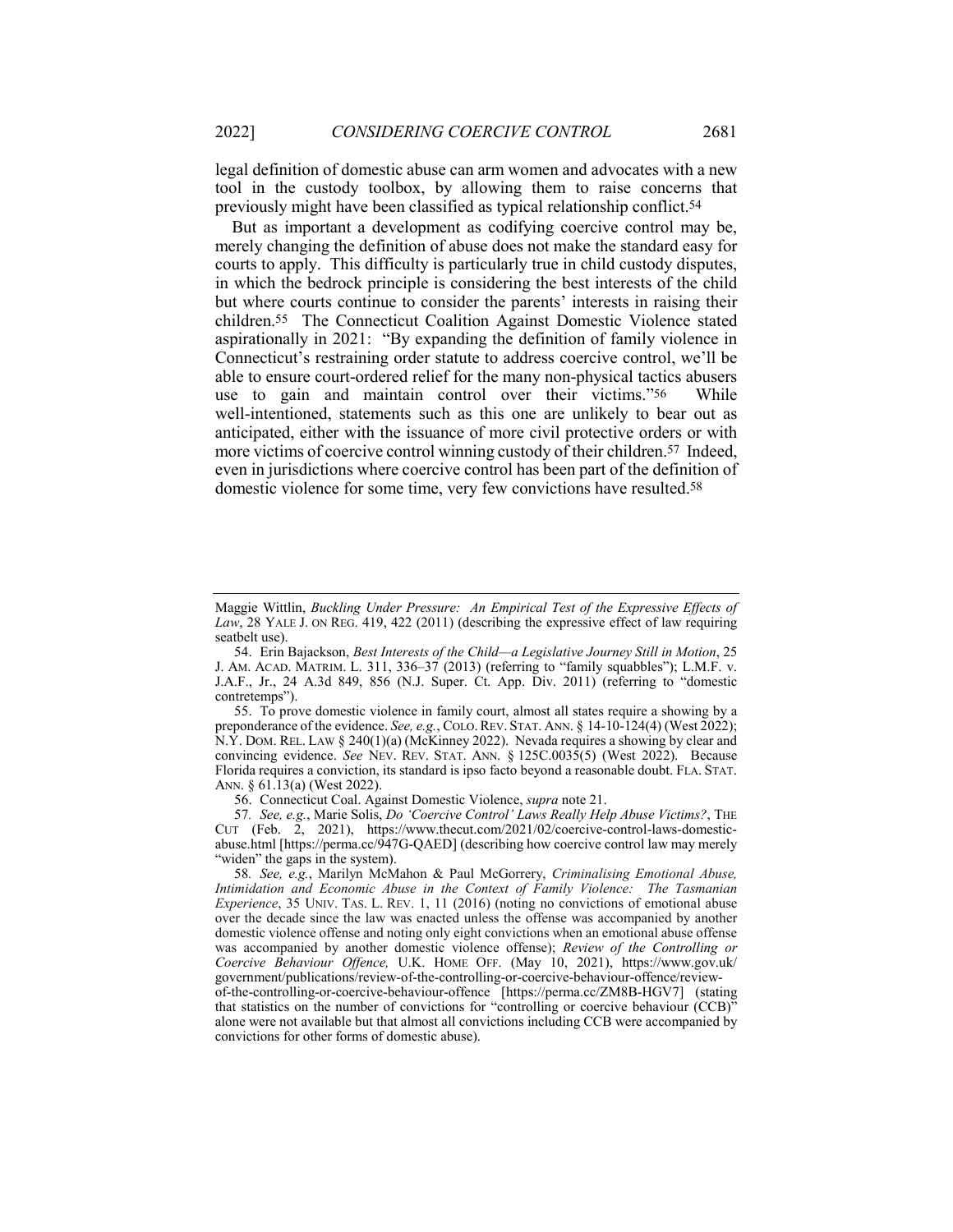#### IV. FAMILY COURTS ARE UNDERFUNDED AND CONSTANTLY IN FLUX

The disconnect between amending the definition of domestic violence and obtaining convictions for violations of the new laws may be attributed to a number of factors. First, a neutral explanation may be that, to some observers, what is and what is not domestic violence may seem difficult to discern, and a pattern of coercive control may present to the resistant or uneducated as typical relationship conflict.59 Because family court judges do not necessarily have prior practice or judicial experience with domestic violence or even family law issues,<sup>60</sup> many are undereducated about domestic violence in general and coercive control in particular. This inexperience often derives from the fact that family courts are routinely underfunded. As a result, appointments to the family court bench are sometimes considered undesirable<sup>61</sup> and education for family law judges is underfunded and underavailable.62 Attorneys and litigants have expressed dissatisfaction with temporarily assigned judges who tend to transfer to another court as soon as they have developed some family law expertise.63 In other words, experience matters. As one court put it,

Custody cases occur at a time when battered women and children may be most acutely vulnerable to the coercive controls and violent manipulations of battering men. Unless the judiciary is carefully informed about the impact of domestic violence on children and the abused parent, it will inadvertently issue custody and visitation awards that further endanger the abused parent and the children, themselves, who are at risk of both abuse and severe emotional repercussions.64

61*. See, e.g.*, FOSTERING RESULTS, CHILD. & FAM. RSCH. CTR., VIEW FROM THE BENCH: OBSTACLES TO SAFETY & PERMANENCY FOR CHILDREN IN FOSTER CARE 5 (2004), https://www.pewtrusts.org/-/media/legacy/uploadedfiles/wwwpewtrustsorg/reports/ foster\_care\_reform/fosteringresults070104pdf.pdf [https://perma.cc/FBZ8-GFDY].

62*. See, e.g.*, *id.* at 4; Erika Burke, Family Court Judges' Training, Background, and Child Development Knowledge: Associations with Child Custody Decision Making 3–4 (May 2005) (B.A. thesis, University of Connecticut), https://opencommons.uconn.edu/ cgi/viewcontent.cgi?article=1008&context=srhonors\_theses [https://perma.cc/JD2H-CR6X].

63*. See* Burke, *supra* note 62, at 9.

64. T.J.H. v. S.N.F., 960 So. 2d 669, 675 (Ala. Civ. App. 2006) (Bryan, J., concurring) (quoting Kent v. Green, 701 So. 2d 4, 7 (Ala. Civ. App. 1996)).

<sup>59</sup>*. See, e.g.*, Bajackson, *supra* note 54, at 336–37.

<sup>60</sup>*. See* N.Y.C. BAR, THE FAMILY COURT JUDICIAL APPOINTMENT AND ASSIGNMENT PROCESS 5–6 (2020), https://s3.amazonaws.com/documents.nycbar.org/files/2020790-<br>FamilyCourtJudicialAppointmentProcess.pdf [https://perma.cc/Z3LZ-P92N] ("Another FamilyCourtJudicialAppointmentProcess.pdf [https://perma.cc/Z3LZ-P92N] ("Another negative impact on children, families and practitioners that lawyers consistently raised is when a newly appointed or assigned jurist lacks sufficient expertise and experience in family law and/or practice and/or the law and facts most relevant to the cases they must take over. One institutional provider described the resulting delays in the ability to obtain timely interim relief and the ultimate resolution of proceedings: 'A judge's lack of knowledge of relevant case law, statutes, and family court practice results in unnecessary delays, as attorneys ask for adjournments to brief issues, or run to the Appellate Division to seek a stay that will impact the course of a case. Such delays are unfair to litigants and subject children, who want their emotionally-challenging cases to end. In the child protective cases, this can also result in a delay in the achievement of permanency for children.'" (emphasis omitted)).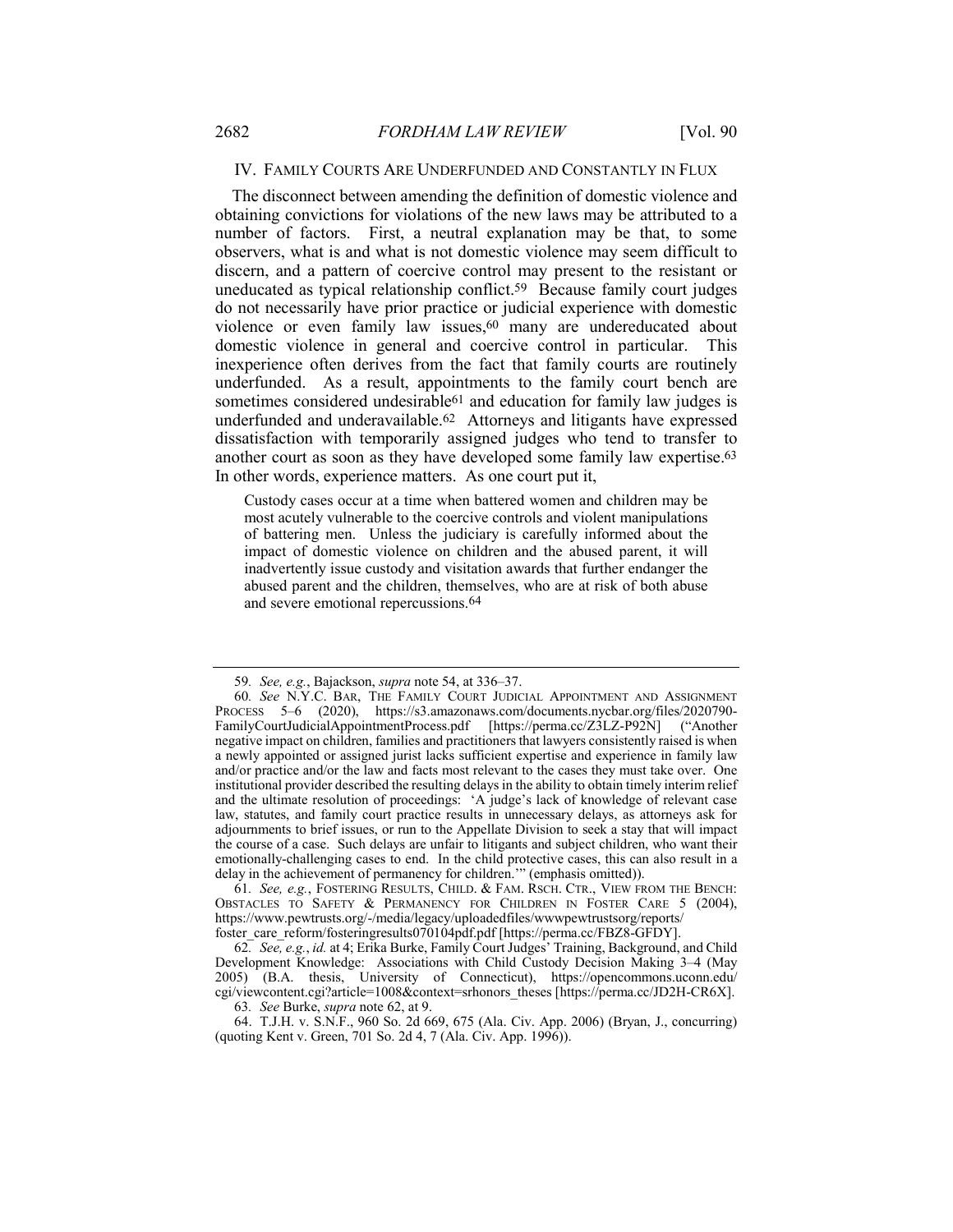#### V. EXPERT TESTIMONY IS CRITICAL TO PROVING COERCIVE CONTROL BUT IS LARGELY UNAVAILABLE TO ABUSE VICTIMS

Second, "[e]xpert testimony can . . . dispel misconceptions about the patterns of abuse and response . . . . [It] may also opine on the effect of abuse on women . . . ."65 Because many judges may still be unfamiliar with the effects of psychological abuse, virtually all recorded cases in which courts have recognized and considered coercive control in custody determinations included expert testimony on at least one side, if not both.66 The majority of family law litigants are self-represented, however, due mostly to financial reasons;67 they are therefore very unlikely to have the knowledge or resources to hire experts to prepare and testify about coercive control. Without expert evaluation and testimony, custody hearings become a game of "he said, she said."68 "Domestic violence is a nebulous concept that is constantly evolving and can take many forms . . . ."69 Without expert

67*. See* STATE JUST. INST., CASES WITHOUT COUNSEL 12 (2016), https://iaals.du.edu/sites/ default/files/documents/publications/cases\_without\_counsel\_research\_report.pdf

[https://perma.cc/MGV7-RJD5] (finding that "90% of all study participants indicat[ed] that financial issues were influential—if not determinative—in [the decision to self-represent]"); L.M.F. v. J.A.F., Jr., 24 A.3d 849, 858 (N.J. Super. Ct. App. Div. 2011) ("We understand that a great number of domestic violence cases are heard without the benefit of counsel guiding a witness's testimony in a manner consistent with the rules of evidence.").

68*. See* Charlotte Barlow et al., *Putting Coercive Control into Practice: Problems and Possibilities*, 60 BRIT. J. CRIMINOLOGY 160, 174 (2020) ("A recurring theme within coercive control investigations was victim disclosures being considered as 'weak' or with 'non-verifiable' forms of evidence ultimately amounting to 'one word against another.'"); Deborah Tuerkheimer, *Incredible Women: Sexual Violence and the Credibility Discount*, 166 U. PA. L.REV. 1, 3 (2017) ( "In the paradigmatic case of 'he said/she said,' accuser and accused offer two opposing versions of events: one party is telling the truth; the other is not. To pick between competing accounts, the decider must judge credibility. Accusers—typically women—do not tend to fare well in these contests."); *see also Don't Confuse Domestic Violence with "He-Said-She-Said*,*"* STOP ABUSE CAMPAIGN, https://stopabusecampaign.org/ 2021/01/07/he-said-she-said/ [https://perma.cc/ZEV3-PPCG] (last visited Apr. 2, 2022).

<sup>65.</sup> Linn v. State, 929 N.W.2d 717, 744 (Iowa 2019).

<sup>66</sup>*. See, e.g.*, Irwin v. Shelby, 210 A.3d 705, 720 (Del. 2019) (stating that the lower court "relied on [an expert's] testimony and report that the mother was the victim of a pattern of coercive control by the father and the court's earlier finding of abuse" and that "[t]herefore, the court's finding of domestic abuse was supported by the record" when granting sole custody of the children to the victim mother); J.S. v. G.I., No. CK16-03072, 2018 WL 4688906, at \*6 (Del. Fam. Ct. Apr. 16, 2018) (stating that "[the] Court . . . found considerable support in the testimony and report of [an expert] that Mother was the victim of a pattern of coercive control by Father" and thereby granted custody of the young children to the mother, even though she had engaged in two acts of situational abuse against the father); Jacquety v. Baptista, No. 19-CV-9642, 2021 WL 1885263, at \*37 (S.D.N.Y. May 11, 2021) (denying a father's motion to return his child to Morocco after relying on expert testimony that there was "'clear and compelling evidence' that [the child] suffer[ed] from PTSD resulting from domestic violence by [the father] toward [the mother]"). *But see* Engstrom v. McCarthy, 411 P.3d 653, 657 (Ariz. App. 2018) ("An expert's characterization of what he or she believes constitutes domestic violence is not . . . legally binding.").

<sup>69.</sup> Engstrom v. McCarthy, 411 P.3d 653, 657–58 (Ariz. App. 2018).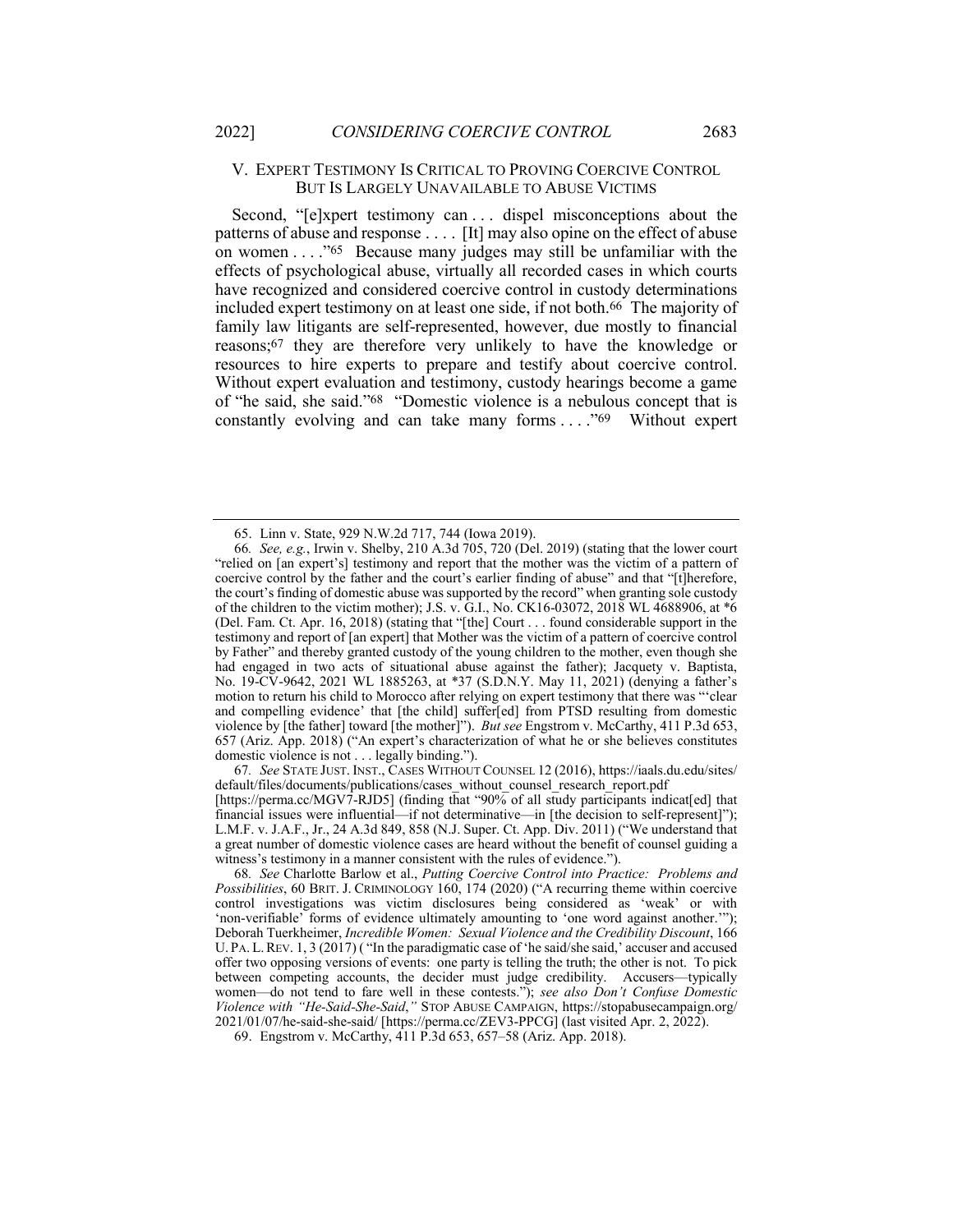testimony, judges may be forced to adopt a Potter Stewart–esque perspective of "I know it when I see it."70

### VI. JUDGES MAY DOUBT THAT ABUSE HAS OCCURRED OR THAT COERCIVE CONTROL IS "REALLY ABUSE"

These two explanations for the discounting of female victims are attributable, then, to reasons other than bias. But other explanations are more sinister. As Professor Elizabeth Schneider describes, "Judges often do not recognize or acknowledge abuse or tend to minimize it. . . . [J]udges do not take claims of abuse seriously when they are presented, or even see them when they are subtle, and so they do not factor abuse into custody determinations."71 Schneider goes on to explain that "[f]amily court judges are often hostile and disbelieving towards claims of domestic violence"72 in general, and so "there are critical problems in translating . . . broader perspectives on abuse to lawyers, judges, and other professionals who still tend to see a physical focus, minimize other aspects of abuse, and fail to see the more subtle aspects of power and control as abusive and connected with physical abuse."73

If family court judges are often reluctant to deny custody to abusers whose actions have led to injury,74 arrests,75 and convictions,76 it seems likely that they will be even more reluctant to find that coercive control pervades a relationship. Any adult who has been in a romantic relationship has experienced some conflict; even a family court judge who believes in and understands the harm of physical abuse may therefore have difficulty understanding why coercive control is not merely normal relationship conflict but a form of domestic violence.

<sup>70.</sup> Jacobellis v. Ohio, 378 U.S. 184, 197 (1964) (Stewart, J., concurring) ("I shall not today attempt further to define the kinds of material I understand to be [obscenity]; and perhaps I could never succeed in intelligibly doing so. But I know it when I see it . . . .").

<sup>71.</sup> Elizabeth M. Schneider, *Domestic Violence Law Reform in the Twenty-First Century: Looking Back and Looking Forward*, 42 FAM. L.Q. 353, 360 (2008).

<sup>72</sup>*. Id.* at 359.

<sup>73</sup>*. Id.* at 356.

<sup>74</sup>*. See, e.g.*, State *ex rel.* Thompson v. Spon, 700 N.E.2d 1281, 1282 (Ohio 1998) (reviewing temporary grant of custody to a father, despite his conviction for domestic violence after causing physical injuries to the mother).

<sup>75</sup>*. See, e.g.*, Cox v. Cox, 613 N.W.2d 516, 521 (N.D. 2000) (holding that father's arrest and guilty plea to simple assault did not constitute a pattern of domestic violence).

<sup>76</sup>*. See, e.g.*, Moore v. Moore, No. A-95-225, 1996 WL 45197, at \*4 (Neb. Ct. App. Feb. 6, 1996) (affirming award of custody to father who had been convicted of assault three times for violence against mother); Millard v. Clapper, 254 A.D.2d 640, 641 (N.Y. 1998) (denying mother's request for modification of custody order because father had been incarcerated for domestic violence); *Spon*, 700 N.E.2d at 1282; A.H. v. R.M., 793 So. 2d 799, 800 (Ala. Civ. App. 2001) (holding that a father's conviction for assault was too remote in time to trigger a statutory presumption against custody); Wentland v. Rousseau, 59 A.D.3d 821, 823 (N.Y. 2009) (awarding father custody even when father had been convicted of assaulting mother).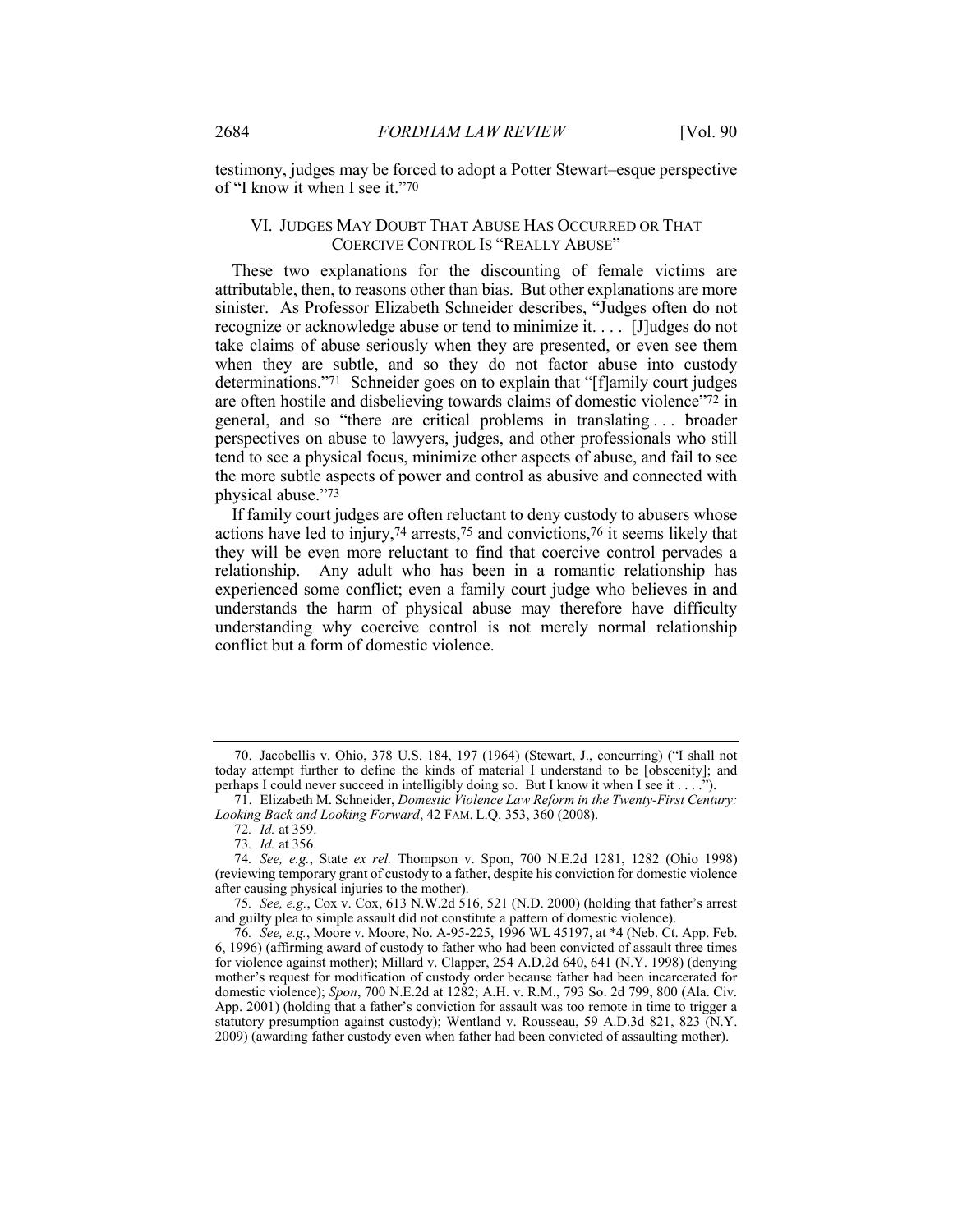## VII. TO ENGENDER JUDGES' BELIEF IN AND UNDERSTANDING OF COERCIVE CONTROL, WE MUST EDUCATE ABOUT THE ROOT CAUSES OF ABUSE AND UNDERSTAND THE COMPOSITION OF THE FAMILY COURT **SYSTEM**

If we believe that judges minimize domestic violence and coercive control, we cannot fix that problem without asking why it exists. One explanation seems obvious: perhaps because men blame women for abuse that men commit.77 Almost all perpetrators of coercive control are men, and the vast majority of state court judges are also men.78 Add that to the fact that, according to the Federal Bureau of Investigation, only 12.5 percent of full-time law enforcement officers are female,79 and the reason is clear: Men are in control. Male police officers respond to calls from women alleging coercive control.80 Male judges decide whether male perpetrators have exerted too much control over women. Women, who over the course of history have had to submit to men, <sup>81</sup> must trust men who are accustomed to holding relational and professional power over them to judge when that power and control rise to the level of abuse.

But that trust is not a two-way street. For example, judges may discount or disbelieve women who make domestic violence allegations. As one scholar has described it, "some judges have viewed battered women as untrustworthy, or as a group that exaggerates their claims in an effort to gain custody."82 Therefore, "[c]ourts' discounting of battered women's claims that their children are at risk from the batterer is actually extraordinarily common."83 Although the majority of women's reports of domestic violence

<sup>77</sup>*. See, e.g.*, Nancy Berns, *Degendering the Problem and Gendering the Blame: Political Discourse on Women and Violence*, 15 GENDER & SOC'Y 262, 269 (2001); Sharon Aneta Bryant & Gale A. Spencer, *University Students' Attitudes About Attributing Blame in Domestic Violence*, 18 J. FAM. VIOLENCE 369, 374–75 (2003); Niwako Yamawaki et al., *Perceptions of Domestic Violence: The Effects of Domestic Violence Myths, Victim's Relationship with Her Abuser, and the Decision to Return to Her Abuser*, 27 J.INTERPERSONAL VIOLENCE 3195, 3207–08 (2012).

<sup>78</sup>*. See 2022 U.S. State Court Women Judges*, NAT'L ASS'N OF WOMEN JUDGES, https://www.nawj.org/statistics/2022-us-state-court-women-judges [https://perma.cc/FKA5- H84M] (last visited Apr. 2, 2022) (demonstrating that only 36 percent of judges in state limited and special jurisdiction courts are women and only 33 percent of judges in state general jurisdiction courts are women).

<sup>79</sup>*. See 2017 Crime in the United States Table 74: Full-Time Law Enforcement Employees*, FED. BUREAU OF INVESTIGATION, https://ucr.fbi.gov/crime-in-the-u.s/2017/crimein-the-u.s.-2017/tables/table-74 [https://perma.cc/DEY8-UJG3] (last visited Apr. 2, 2022).

<sup>80.</sup> One recent study demonstrated that police were "demeaning" and "disrespectful" when responding to domestic violence calls and that they frequently did not believe victims. *See* ACLU, RESPONSES FROM THE FIELD: SEXUAL ASSAULT, DOMESTIC VIOLENCE, AND POLICING 12 (2015), https://www.aclu.org/sites/default/files/field\_document/2015.10.20\_ report - responses from the field 0.pdf [https://perma.cc/E9R2-CABR].

<sup>81</sup>*. See, e.g.*, Christopher R. Leslie, *Embracing* Loving*: Trait-Specific Marriage Laws and Heightened Scrutiny*, 99 CORNELL L. REV. 1077, 1082 (2014).

<sup>82.</sup> Bajackson, *supra* note 54, at 336–37.

<sup>83.</sup> Joan S. Meier, *Domestic Violence, Child Custody, and Child Protection: Understanding Judicial Resistance and Imagining the Solutions*, 11 AM. U. J. GENDER SOC. POL'Y & L. 657, 672 (2003).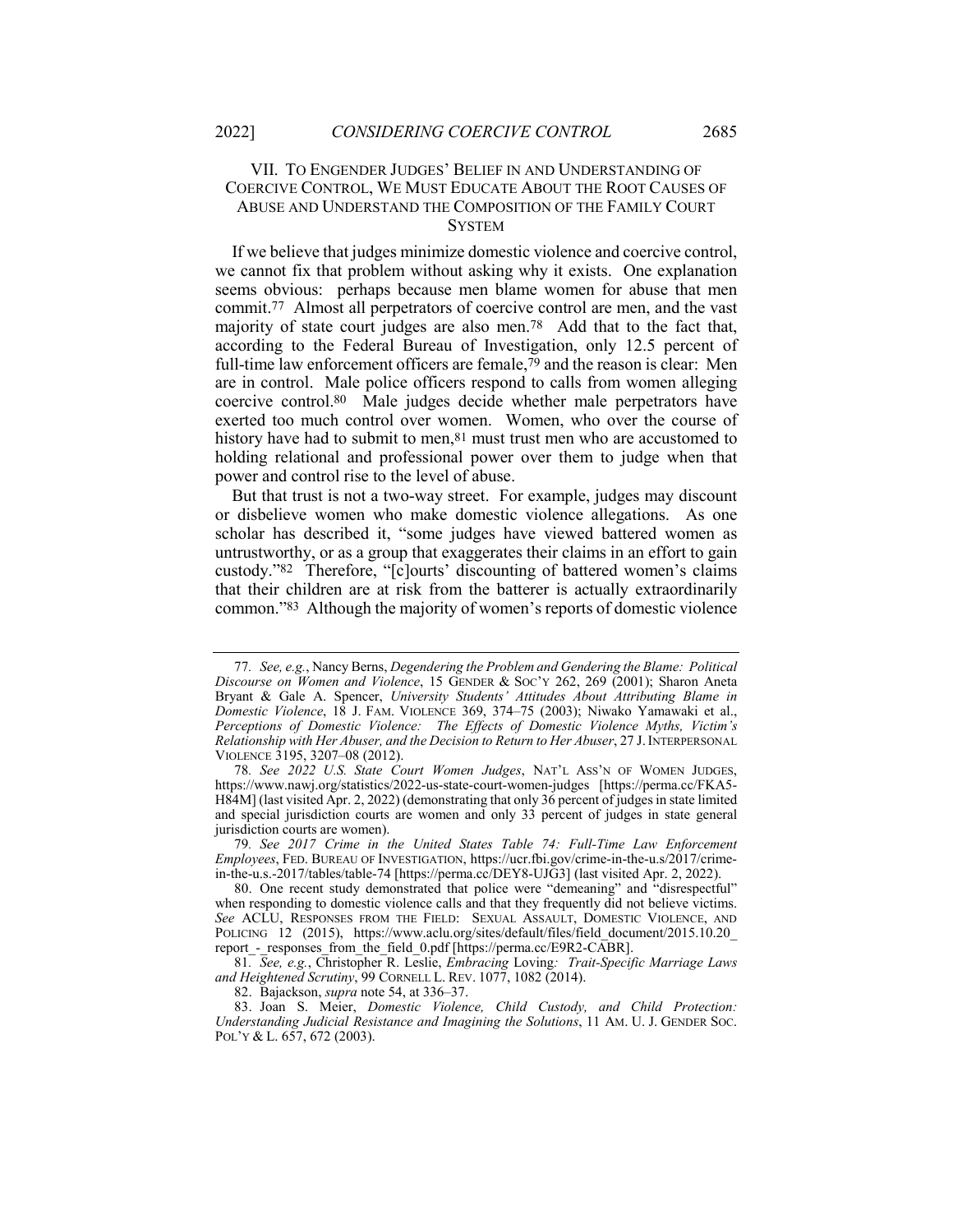are substantiated,84 women who raise psychological abuse concerns in child custody cases are routinely disbelieved.85

And that gender dynamic extends to the family courtroom and the custody matters that take place in it. Embedded in child custody disputes may be attitudinal bias toward "a psychological rhetoric that reduces mothers' [but not fathers'] desires to have custody and control of their children to pathology."86 Women who seek sole or primary custody of their children are often viewed as "having 'issue overlay' . . . [and] may be characterized as clinging and overly dependent . . . [or] seen as greedy . . . [or as] vindictive mothers who use the children to get back at their ex-husbands."87 As the Massachusetts Supreme Judicial Court commented, "The very frequency of domestic violence in disputes about child custody may have the effect of inuring courts to it and thus minimizing its significance."88 Therefore, as Professors Deborah Epstein and Lisa Goodman note, "[S]urvivor-mothers often leave family court having been wrongly denied custody of their children . . . . A judicial willingness to discount their trustworthiness can have repercussions that will last throughout their own lives and those of their children."89

Men who abuse can be good at hiding it. In social situations and in court, they may be unusually charming and convincing90 (after all, that is how they gaslight), putting women at even more of a disadvantage. In fact, female abuse victims may be so beaten down by the abuse that they have a difficult

<sup>84</sup>*. See* Janet R. Johnston et al., *Allegations and Substantiations of Abuse in Custody-Disputing Families*, 43 FAM. CT. REV. 283, 290–91 (2005) (discussing study that found that 55 percent of domestic abuse allegations against fathers were substantiated and noting that "there was no attempt to distinguish among 'unsubstantiated' allegations to conclude which were clearly false and which could not be determined due to lack of evidence").

<sup>85</sup>*. See, e.g.*, Epstein & Goodman, *supra* note 51, at 431 ("[M]others' allegations of domestic violence are discounted or even fully discredited by family court judges.").

<sup>86.</sup> Martha Fineman, *Dominant Discourse, Professional Language, and Legal Change in Child Custody Decisionmaking*, 101 HARV. L. REV. 727, 766 (1988).

<sup>87</sup>*. Id.*; *see also* Joan S. Meier & Sean Dickson, *Mapping Gender: Shedding Empirical Light on Family Courts' Treatment of Cases Involving Abuse and Alienation*, 35 MINN.J.L. & INEQUALITY 311, 317 (2017) (describing the reluctance to believe a woman who tries to protect her children from the effects of domestic violence as "re-framing . . . [her] as a pathological or vengeful liar who is severely 'emotionally abusing' her children by falsely teaching them to hate and fear their father").

<sup>88.</sup> Custody of Vaughn, 664 N.E.2d 434, 439–40 (Mass. 1996).

<sup>89.</sup> Epstein & Goodman, *supra* note 51, at 432.

<sup>90</sup>*. See, e.g.*, Emmaline Campbell, *How Domestic Violence Batterers Use Custody Proceedings in Family Courts to Abuse Victims, and How Courts Can Put a Stop to It*, 24 UCLA WOMEN'S L.J. 41, 43 (2017) ("Batterers may present as 'charming, charismatic, likeable, reasonable, generous, and even flexible.'"); Ashley Milspaw & Hilary Vesell*, Co-Parenting vs. Parallel Parenting: Outcomes in Custody Cases with a History of Domestic Violence*, PA. LAW., Jan./Feb. 2017, at 32, 38; Lundy Bancroft, *Understanding the Batterer in Custody and Visitation Disputes*, LUNDY BANCROFT (1998), https://lundybancroft.com/ articles/understanding-the-batterer-in-custody-and-visitation-disputes/ [https://perma.cc/ DUD7-KBRK] ("An abuser focuses on being charming and persuasive during a custody dispute, with an effect that can be highly misleading to Guardians ad Litem, court mediators, judges, police officers, therapists, family members, and friends.").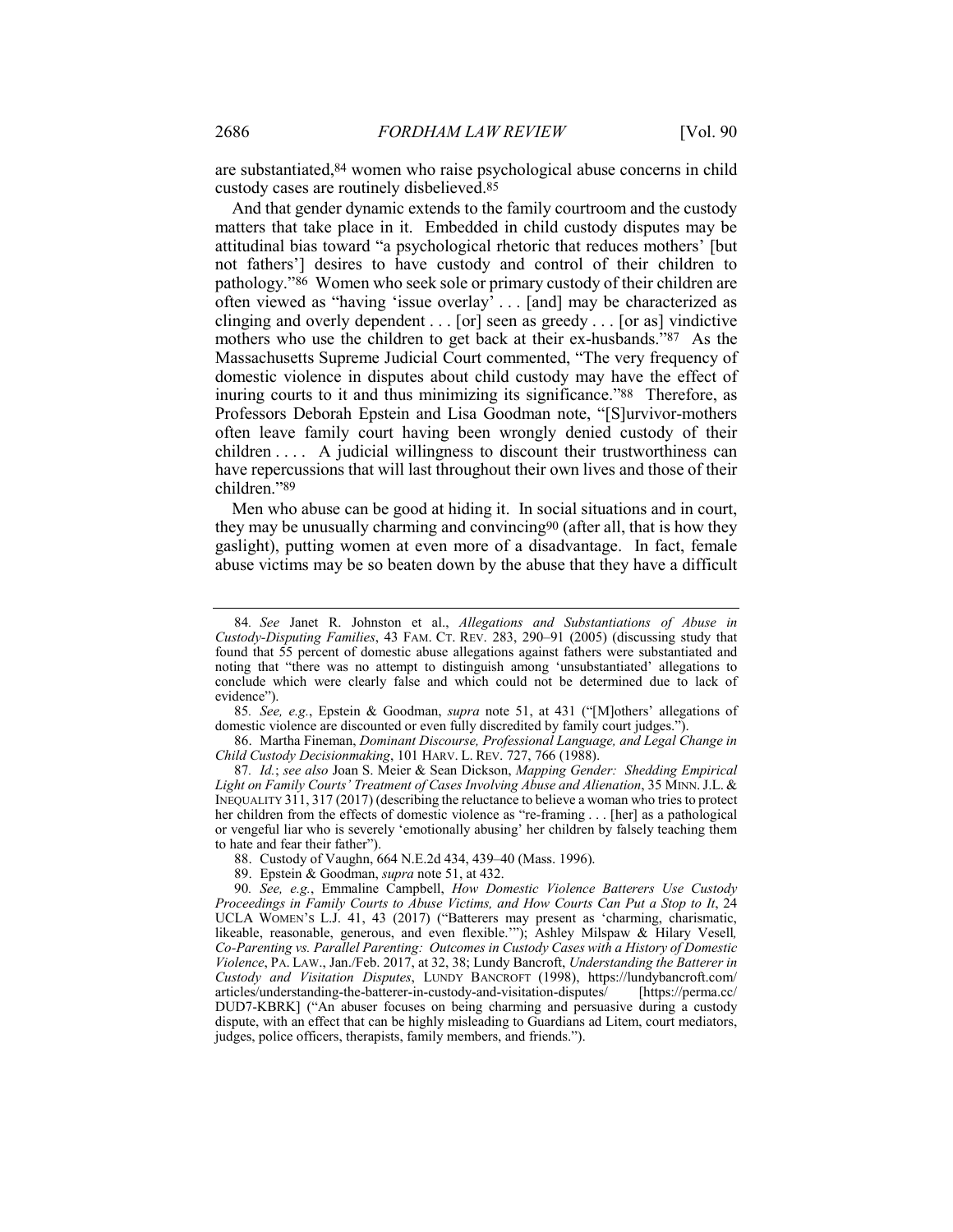time effectively presenting their case in court, particularly when they are self-represented91 or hesitant to raise the issue in custody hearings for several reasons. As Professor Joan Meier has demonstrated, women who claim abuse stand a significant chance of actually *losing* custody rather than winning it.92 Furthermore, at least one study has shown that many women fear that reporting abuse will lead to repeated and more severe violence and so choose to stay silent,93 and those fears may well be grounded; many men threaten to harm a woman who responds to violence by separating, 94 and they are very likely to carry out those threats.95

Why does this matter in the child custody context? Because the effects on the children are paramount. Even family court judges who believe and understand the effects of domestic violence on the immediate victim—the

92*. See* JOAN S. MEIER ET AL.,CHILD CUSTODY OUTCOMES IN CASES INVOLVING PARENTAL ALIENATION AND ABUSE ALLEGATIONS 26 (2019).

93. R.E. Fleury et al., *"Why Don't They Just Call the Cops?": Reasons for Differential Police Contact Among Women with Abusive Partners, 13 VIOLENCE & VICTIMS 333 (1998).* 

<sup>91.</sup> *See, e.g.*, State v. Hemenway, 216 A.3d 118, 133 (N.J. 2019) (noting that "[b]ecause domestic violence victims are often unrepresented, under considerable stress, in fear of their alleged abusers, and may have language barriers, courts must be patient and take the time necessary to make a complete record"); *see also* Catherine F. Klein & Leslye E. Orloff, *Providing Legal Protection for Battered Women: An Analysis of State Statutes and Case Law*, 21 HOFSTRA L. REV. 801, 1059 (1993) (noting that an unrepresented "victim is terrified, unclear of her legal rights, and highly susceptible to the batterer's influence and control"); Jessica K. Steinberg, *Demand Side Reform in the Poor People's Court*, 47 CONN. L. REV. 741, 800 n.321 (2015) (noting that unrepresented victims of abuse "are both unable to get their evidence before the judge, and also unable to object to evidence improperly introduced by an opponent"); Margaret F. Brinig, Loretta M. Frederick & Leslie M. Drozd, *Perspectives on Joint Custody Presumptions as Applied to Domestic Violence Cases*, 52 FAM. CT. REV. 271, 277 (2014) ("Joint custody presumptions are particularly difficult for indigent and self-represented victim-parents to overcome, even in cases involving substantial violence and danger, because they can lack the resources to litigate and overcome such a presumption."); Merle H. Weiner, *Domestic Violence and Custody: Importing the American Law Institute's*  Principles of the Law of Family Dissolution *into Oregon Law*, 35 WILLAMETTE L. REV. 643, 687 (1999) ("When a victim is represented, her attorney should call the court's attention to any domestic violence. However, in pro se proceedings, the information may never come to the court's attention because the victim may not understand its relevance.").

<sup>94</sup>*. See, e.g.*, Deborah Epstein, Margret E. Bell & Lisa A. Goodman, *Transforming Aggressive Prosecution Policies: Prioritizing Victims' Long-Term Safety in the Prosecution of Domestic Violence Cases*, 11 AM. U.J. GENDER SOC. POL'Y &L. 465, 476 (2003) ("Battered women are most likely to be killed while taking steps to end the relationship with the abuser or while seeking help from the legal system and at least 30% of all battered women who pursue legal action are reassaulted during the process of prosecution."); Jacquelyn C. Campbell et al., *Risk Factors for Femicide in Abusive Relationships: Results from a Multistate Case Control Study*, 93 AM. J. PUB. HEALTH 1089, 1090 (2003) ("The risk of intimate partner femicide was increased 9-fold by the combination of a highly controlling abuser and the couple's separation after living together . . . ."); Leslye Orloff, *Lifesaving Welfare Safety Net Access for Battered Immigrant Women and Children: Accomplishments and Next Steps*, 7 WM. & MARY J. WOMEN & L. 597, 617 (2001) ("Women attempting to leave violent spouses are twice as likely to become victims of homicide than abused women who continue to cohabitate with their abusers.").

<sup>95</sup>*. See, e.g.*, *Domestic Violence: Reasons Why Battered Victims Stay with the Batterers*, L.A. POLICE DEP'T, https://www.lapdonline.org/domestic-violence/domestic-violencereasons-why-battered-victims-stay-with-the-batterers/ [https://perma.cc/YZ7B-WJ5G] (last visited Apr. 2, 2022).